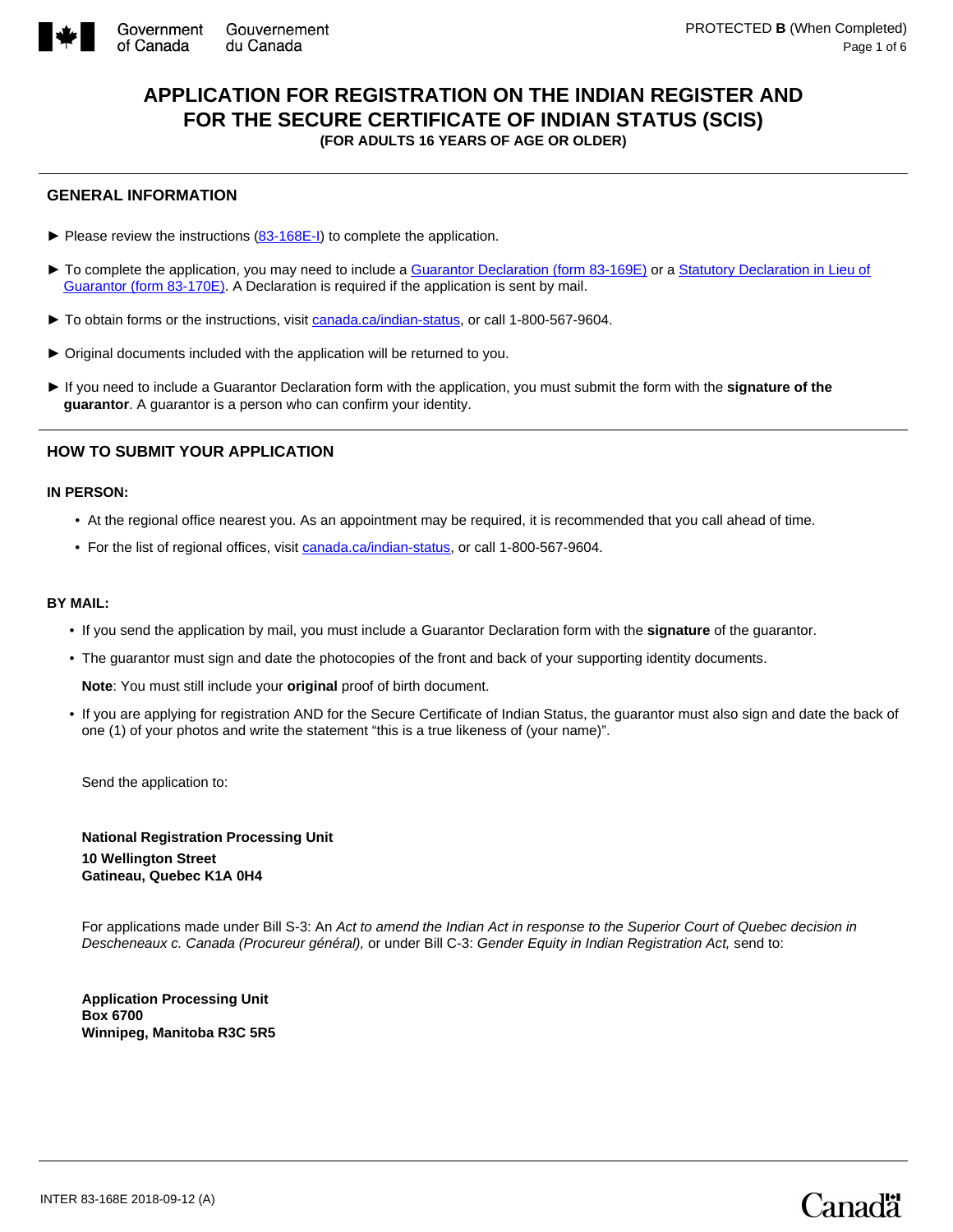## **CHECKLIST**

#### **Application Form**

 $\Box$  Section 7 of the application must be signed and dated.

#### **Birth Document**

Include an **original** birth certificate listing the **names of your parents**. A photocopy is not acceptable.

**Note**: If you were adopted, you must provide an original birth certificate listing the names of the your **adoptive parent(s)**.

#### **Supporting Identity Documents**

Supporting identity documents must contain the following four (4) elements: full name, date of birth, photo and signature.

#### **► Include with the application:**

- One (1) identity document that contains all the elements listed above, OR
- More than one identity document that, combined together, contain all the elements listed above, OR
- One (1) identity document that contains some but not all the elements listed above and a Guarantor Declaration form.

#### **► You may include:**

- **Original** identity documents (recommended if submitting the application in person), OR  $( )$
- **Photocopies** of the supporting identity documents and a **Guarantor Declaration form**. The guarantor must sign and date the ◯ photocopies of the front and back of the identity documents (recommended if sending the application by mail).

#### **Name-Linking Document(s)**

If you are applying under a name that is different than the name on your birth certificate, you must provide a name-linking document, such as a marriage certificate and a legal name change certificate.

#### **► If applicable, include with the application:**

- An **original** name-linking document, OR  $\left(\right)$
- A **photocopy** of the name-linking document and a photocopy of a government-issued identity document that has your name as it ○ appears on the application form (for example, a driver's licence).

#### **Photos**

 $\Box$ 

Include two (2) unaltered, identical, Canadian passport-style photos. The name and address of the studio or person who took the photo, and the date the photo was taken must be indicated on the back of one (1) photo. Photos are required only if a Secure Certificate of Indian Status is requested.

#### **Adoption**

#### **► If you were adopted as a child, include with the application:**

- A photocopy of the **adoption order** or photocopy of the **letter from the Social Services authorities** confirming the details of the adoption: names of the adoptive parent(s), full name of adoptee as it appears on the adoption order, and date and place of adoption.
- A signed and dated consent form giving the Indian Registrar permission to contact the Social Services authorities for information on your birth ancestry. To obtain the consent form, call 1-800-567-9604.

A photocopy of your pre-adoption birth certificate (optional, if available).

#### **Mail-In Application**

**If submitting the application by mail,** include a Guarantor Declaration form (see instructions on previous page).

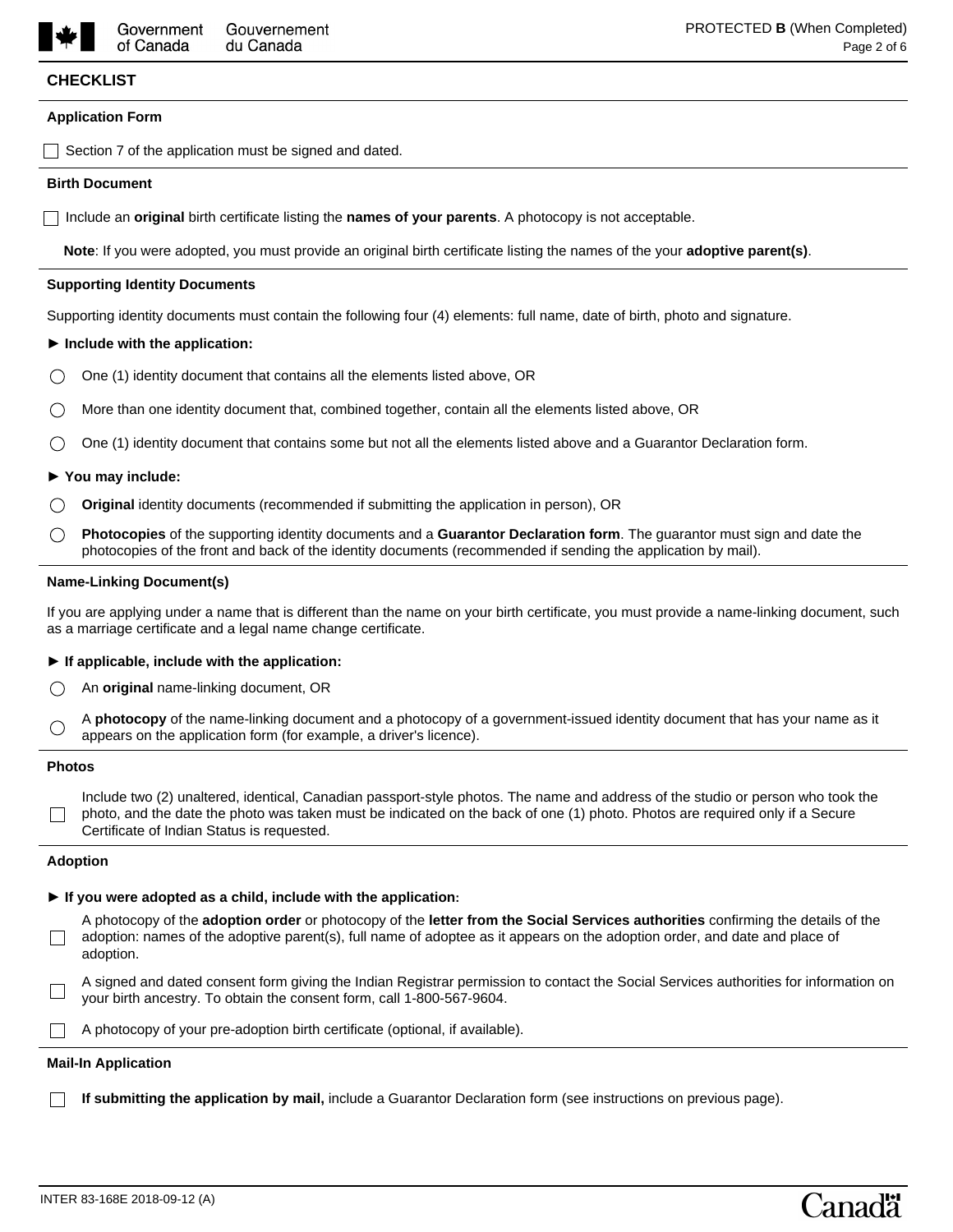

Canadä

# **APPLICATION FOR REGISTRATION ON THE INDIAN REGISTER AND FOR THE SECURE CERTIFICATE OF INDIAN STATUS (SCIS)**

**(FOR ADULTS 16 YEARS OF AGE OR OLDER)**

#### *Privacy Act Statement*

This statement outlines the purposes for the collection and use of personal information. Only information needed to respond to program requirements will be requested. Collection, use, and disclosure of personal information are in accordance with the *Privacy Act*. In some cases, information may be disclosed without your consent pursuant to subsection 8(2) of the *Privacy Act*. The authority to collect and use personal information for the Indian Registration and the Secure Certificate of Indian Status programs is derived from the *Indian Act*. We use the personal information we collect to determine entitlement to registration in the Indian Register and membership in a First Nation for which the Band List is maintained by the Department, to issue a Secure Certificate of Indian Status to registered persons, and for the provision of benefits and services conferred exclusively to those who are registered. We may share the personal information you provide as outlined under Personal Information Bank AANDC PPU110 (Info Source [http://www.aadnc-aandc.gc.ca/](http://www.aadnc-aandc.gc.ca/eng/1100100011039/1100100011040) [eng/1100100011039/1100100011040\)](http://www.aadnc-aandc.gc.ca/eng/1100100011039/1100100011040). The information collected is retained by the Department for 30 years after the last administrative action and then transferred to Library and Archives Canada (or as described in the Personal Information Bank). As stated in the *Privacy Act*, you have the right to access the personal information you give us and request changes to incorrect information. If you have questions or wish to notify us of incorrect information, you may call us at 1-800-567-9604. For more information on privacy issues and the *Privacy Act* in general, you can consult the Privacy Commissioner at 1-800-282-1376.

# **NOTICE TO APPLICANTS**

If you identify with an Indigenous group that is not recognized under the *Indian Act* (non-status), you may wish to consult with that group before proceeding with an application for registration for yourself, a minor child or dependent adult. Registration under the *Indian Act* in Canada may affect your entitlement to join or be recognized by some non-status groups and your entitlement to the programs and services they may offer. The Indian Registrar does not have the power to remove a name from the Indian Register if the individual has been correctly registered, even when the individual wishes to deregister.

The Secure Certificate of Indian Status (SCIS) remains at all times the property of the Government of Canada and must only be used by the person in whose name it is issued. Any false or misleading statement with respect to this application and any supporting document, including the concealment of any material fact, selling or permitting the use of your SCIS by any other individual or agency may lead to criminal prosecution, and is cause for revocation of your SCIS and refusal to issue a SCIS in the future. Any false or misleading statement, including the concealment of any material fact, may lead to a review of your entitlement to registration and revocation of your registered Indian status.

#### **► Complete this form online, or write in block letters using black or dark blue ink.**

#### **SECTION 1: Personal Information**

| <b>Family Name</b>                                                                                                                          |                             |                                            | Given Name(s)                                  |                 |  |  |  |
|---------------------------------------------------------------------------------------------------------------------------------------------|-----------------------------|--------------------------------------------|------------------------------------------------|-----------------|--|--|--|
| Family Name at Birth (if different from above)                                                                                              |                             |                                            | Alias / Cultural Name (if applicable)          |                 |  |  |  |
| Male<br>Female<br>Sex (as per Birth Certificate)<br>$\Box$                                                                                  |                             |                                            | Date of Birth (YYYYMMDD)                       |                 |  |  |  |
| <b>Permanent Address</b>                                                                                                                    | Address is on Reserve       |                                            |                                                |                 |  |  |  |
| Number, Street, Apartment, P.O. Box                                                                                                         |                             |                                            |                                                |                 |  |  |  |
|                                                                                                                                             |                             |                                            |                                                |                 |  |  |  |
| City/Town                                                                                                                                   | Province/Territory (Canada) | State (USA)<br>$\left  \mathbf{v} \right $ | $\blacktriangledown$                           | Postal/ZIP Code |  |  |  |
| Telephone Number (Daytime)                                                                                                                  | Telephone Number (Other)    |                                            | <b>Email Address</b>                           |                 |  |  |  |
| Mailing Address (if different from above)                                                                                                   |                             |                                            |                                                |                 |  |  |  |
| Number, Street, Apartment, P.O. Box                                                                                                         |                             |                                            |                                                |                 |  |  |  |
|                                                                                                                                             |                             |                                            |                                                |                 |  |  |  |
| City/Town                                                                                                                                   | Province/Territory (Canada) | State (USA)<br>$\vert \vert$               | $\blacktriangledown$                           | Postal/ZIP Code |  |  |  |
|                                                                                                                                             |                             |                                            |                                                |                 |  |  |  |
| <b>SECTION 2: First Nation/Band Choice</b><br>(If your parents are affiliated with different First Nations/Bands, indicate your preference) |                             |                                            |                                                |                 |  |  |  |
| <b>First Nation/Band Name</b>                                                                                                               |                             |                                            | First Nation/Band Number (3 digits) (if known) |                 |  |  |  |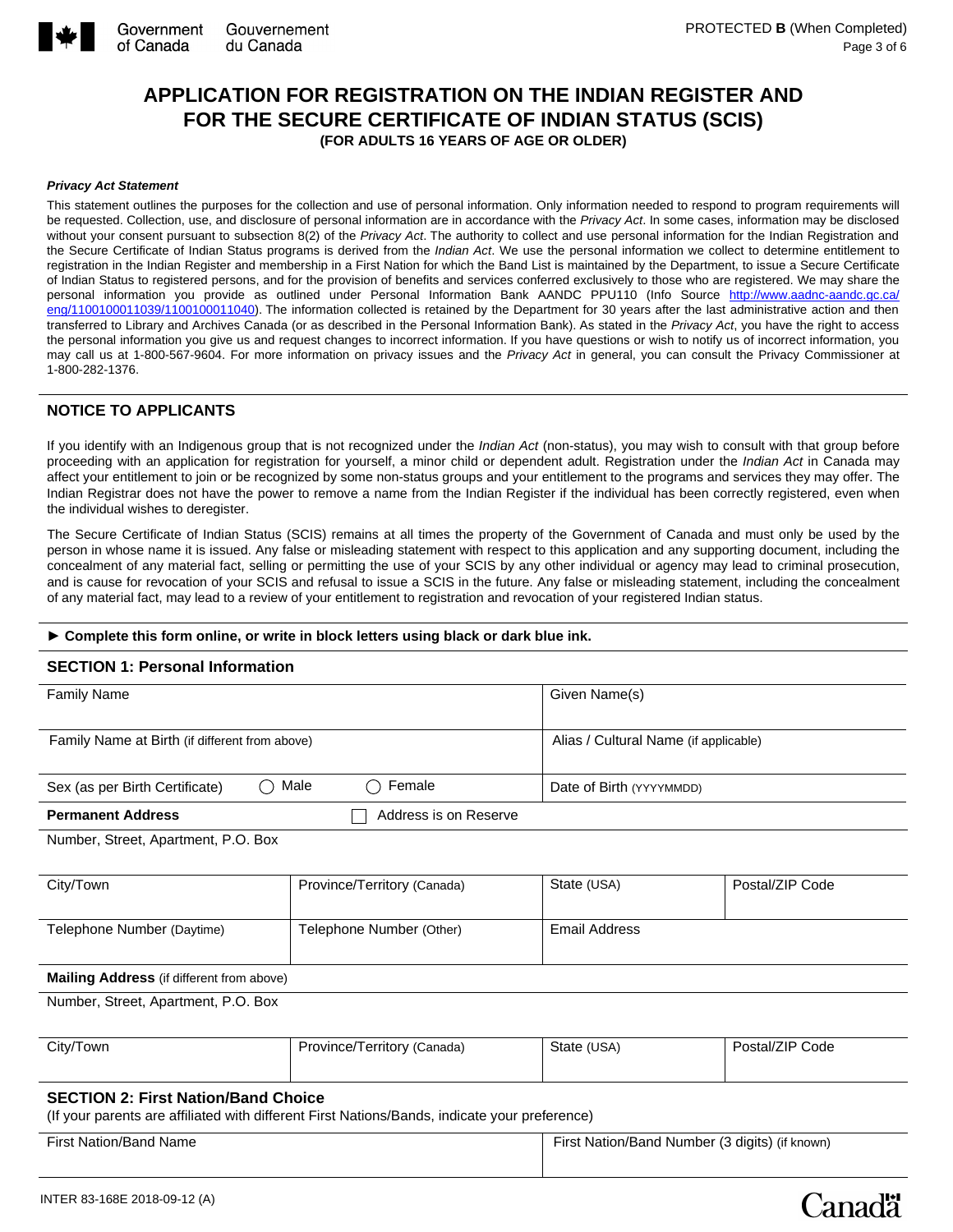| Government<br>Gouvernement<br>of Canada<br>du Canada                                                                                                                           |               | PROTECTED B (When Completed)<br>Page 4 of 6                                                        |  |                          |                                        |  |
|--------------------------------------------------------------------------------------------------------------------------------------------------------------------------------|---------------|----------------------------------------------------------------------------------------------------|--|--------------------------|----------------------------------------|--|
| <b>SECTION 3: Document Requirements</b>                                                                                                                                        |               |                                                                                                    |  |                          |                                        |  |
| A. Proof of Birth Document<br>Original document included                                                                                                                       |               |                                                                                                    |  |                          |                                        |  |
| Registration Number on Birth Document                                                                                                                                          |               | Province/Territory of Issuance<br>$\begin{array}{c} \hline \rule{0pt}{2ex} \textbf{M} \end{array}$ |  | State (USA) of Issuance  |                                        |  |
| <b>B. Name Linking Document(s)</b><br>(Provide if the name used on this application is different than the name listed on your proof of birth document)                         |               |                                                                                                    |  |                          |                                        |  |
| Name (exactly as it appears on the document)                                                                                                                                   |               | Document Type                                                                                      |  |                          |                                        |  |
|                                                                                                                                                                                |               |                                                                                                    |  |                          |                                        |  |
|                                                                                                                                                                                |               |                                                                                                    |  |                          |                                        |  |
| <b>C. Supporting Identity Document(s)</b>                                                                                                                                      |               |                                                                                                    |  |                          |                                        |  |
| Document Type                                                                                                                                                                  |               | Document Number                                                                                    |  |                          | Expiry Date (YYYYMMDD) (if applicable) |  |
|                                                                                                                                                                                |               |                                                                                                    |  |                          |                                        |  |
| Name (exactly as it appears on the document)                                                                                                                                   |               |                                                                                                    |  |                          |                                        |  |
| Document Type                                                                                                                                                                  |               | Document Number                                                                                    |  |                          | Expiry Date (YYYYMMDD) (if applicable) |  |
|                                                                                                                                                                                |               |                                                                                                    |  |                          |                                        |  |
| Name (exactly as it appears on the document)                                                                                                                                   |               |                                                                                                    |  |                          |                                        |  |
| Document Type                                                                                                                                                                  |               | Document Number                                                                                    |  |                          | Expiry Date (YYYYMMDD) (if applicable) |  |
|                                                                                                                                                                                |               |                                                                                                    |  |                          |                                        |  |
| Name (exactly as it appears on the document)                                                                                                                                   |               |                                                                                                    |  |                          |                                        |  |
| <b>SECTION 4: Adoption Information</b><br>(Complete this section ONLY if you were adopted as a child)                                                                          |               |                                                                                                    |  |                          |                                        |  |
| I was adopted as a child, and I believe that I have entitlement to Indian status through (select all that apply)                                                               |               |                                                                                                    |  |                          |                                        |  |
| $\Box$ My adoptive mother<br>$\Box$ My adoptive father                                                                                                                         |               | $\Box$ My birth mother                                                                             |  |                          | $\Box$ My birth father                 |  |
| <b>Adoptive Mother</b>                                                                                                                                                         |               |                                                                                                    |  |                          |                                        |  |
| <b>Family Name</b>                                                                                                                                                             | Given Name(s) |                                                                                                    |  | Date of Birth (YYYYMMDD) |                                        |  |
| <b>Adoptive Father</b>                                                                                                                                                         |               |                                                                                                    |  |                          |                                        |  |
| <b>Family Name</b>                                                                                                                                                             | Given Name(s) |                                                                                                    |  | Date of Birth (YYYYMMDD) |                                        |  |
| <b>Birth Mother (if known)</b>                                                                                                                                                 |               |                                                                                                    |  |                          |                                        |  |
| <b>Family Name</b>                                                                                                                                                             |               | Given Name(s)                                                                                      |  |                          |                                        |  |
| <b>Birth Father (if known)</b>                                                                                                                                                 |               |                                                                                                    |  |                          |                                        |  |
| <b>Family Name</b>                                                                                                                                                             |               | Given Name(s)                                                                                      |  |                          |                                        |  |
| If you believe that you are entitled to Indian status through your adoptive parent(s), complete the Family Information (section 5) with<br>your adoptive parents' information. |               |                                                                                                    |  |                          |                                        |  |

► If you believe that you are entitled to Indian status through your **birth parent(s)**, complete the Family Information (section 5) with your **birth parents'** information, if available.

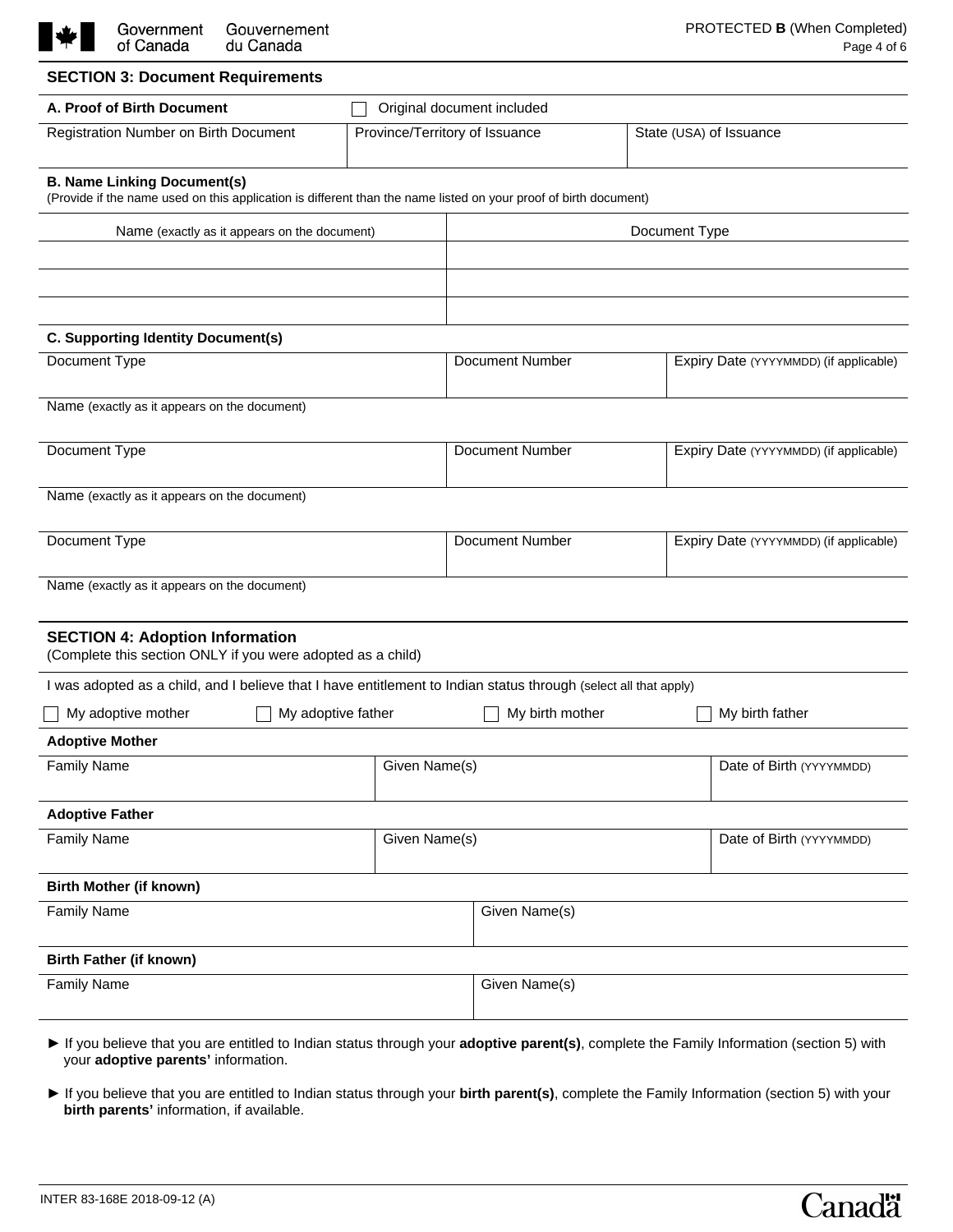

# **SECTION 5: Family Information**

| A. Father                                        |                               |                                               |               |  |                                                                           |                                                                                                                                                              |                      |  |
|--------------------------------------------------|-------------------------------|-----------------------------------------------|---------------|--|---------------------------------------------------------------------------|--------------------------------------------------------------------------------------------------------------------------------------------------------------|----------------------|--|
| <b>Family Name</b>                               |                               | Family Name at Birth (if different)           |               |  | Given Name(s)                                                             |                                                                                                                                                              |                      |  |
| Date of Birth<br>(YYYYMMDD)                      | <b>First Nation/Band Name</b> |                                               |               |  | First Nation/Band (3 digits) Number or<br>Registration (10 digits) Number |                                                                                                                                                              |                      |  |
| Was the father adopted?                          | ( )<br>Yes                    | No                                            | Unknown       |  | Parent not stated on the birth document                                   |                                                                                                                                                              |                      |  |
| <b>B.</b> Mother                                 |                               |                                               |               |  |                                                                           |                                                                                                                                                              |                      |  |
| <b>Family Name</b>                               |                               | Family Name at Birth (if different)           |               |  | Given Name(s)                                                             |                                                                                                                                                              |                      |  |
| Date of Birth<br>(YYYYMMDD)                      | <b>First Nation/Band Name</b> |                                               |               |  |                                                                           | First Nation/Band (3 digits) Number or<br>Registration (10 digits) Number                                                                                    |                      |  |
| Was the mother adopted?                          | Yes<br>( )                    | No<br>$\rightarrow$                           | Unknown       |  |                                                                           |                                                                                                                                                              |                      |  |
| <b>C. Maternal Grandparents</b><br>not required) |                               |                                               |               |  |                                                                           | (Provide information up to the first person registered. For example, if your mother is registered, information on the grandparents and great-grandparents is |                      |  |
| <b>Family Name</b>                               |                               | <b>Family Name at Birth</b><br>(if different) | Given Name(s) |  | Date of Birth<br>(YYYYMMDD)                                               | <b>First Nation/Band Name</b><br>or Registration No.                                                                                                         | Adopted<br>Yes/No    |  |
| Grandfather                                      |                               |                                               |               |  |                                                                           |                                                                                                                                                              |                      |  |
|                                                  |                               |                                               |               |  |                                                                           |                                                                                                                                                              |                      |  |
| Grandmother                                      |                               |                                               |               |  |                                                                           |                                                                                                                                                              |                      |  |
|                                                  |                               |                                               |               |  |                                                                           |                                                                                                                                                              |                      |  |
| Great-Grandfather (1)                            |                               |                                               |               |  |                                                                           |                                                                                                                                                              | $\blacktriangledown$ |  |
| Great-Grandmother (1)                            |                               |                                               |               |  |                                                                           |                                                                                                                                                              |                      |  |
|                                                  |                               |                                               |               |  |                                                                           |                                                                                                                                                              |                      |  |
| Great-Grandfather (2)                            |                               |                                               |               |  |                                                                           |                                                                                                                                                              |                      |  |
| Great-Grandmother (2)                            |                               |                                               |               |  |                                                                           |                                                                                                                                                              |                      |  |
|                                                  |                               |                                               |               |  |                                                                           |                                                                                                                                                              |                      |  |
|                                                  |                               |                                               |               |  |                                                                           |                                                                                                                                                              |                      |  |

# **D. Paternal Grandparents**

(Provide information up to the first person registered. For example, if your father is registered, information on the grandparents and great-grandparents is not required)

| <b>Family Name</b>    | <b>Family Name at Birth</b><br>(if different) | Given Name(s) | Date of Birth<br>(YYYYMMDD) | <b>First Nation/Band Name</b><br>or Registration No. | Adopted<br>Yes/No    |
|-----------------------|-----------------------------------------------|---------------|-----------------------------|------------------------------------------------------|----------------------|
| Grandfather           |                                               |               |                             |                                                      |                      |
|                       |                                               |               |                             |                                                      |                      |
| Grandmother           |                                               |               |                             |                                                      |                      |
|                       |                                               |               |                             |                                                      |                      |
| Great-Grandfather (1) |                                               |               |                             |                                                      |                      |
|                       |                                               |               |                             |                                                      | $\blacktriangledown$ |
| Great-Grandmother (1) |                                               |               |                             |                                                      |                      |
|                       |                                               |               |                             |                                                      |                      |
| Great-Grandfather (2) |                                               |               |                             |                                                      |                      |
|                       |                                               |               |                             |                                                      | $\blacktriangledown$ |
| Great-Grandmother (2) |                                               |               |                             |                                                      |                      |
|                       |                                               |               |                             |                                                      |                      |